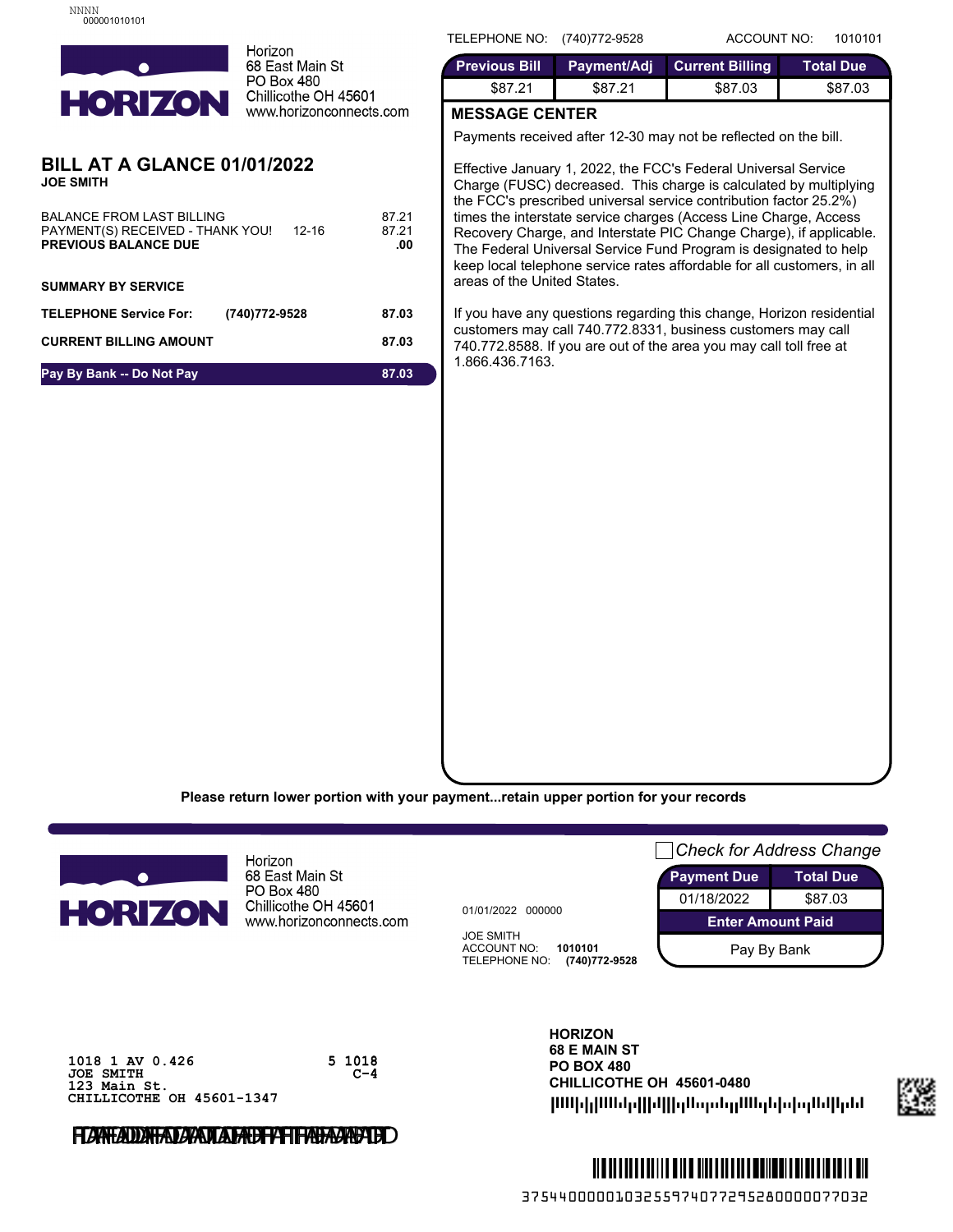

Horizon 68 East Main St PO Box 480 Chillicothe OH 45601 www.horizonconnects.com

**JOE SMITH ACCOUNT NO:** 1010101 TELEPHONE NO: (740)772-9528 BILL DATE: 01/01/2022 Page: 2 of 3

Business Office Hours: Monday - Friday 9 am - 5 pm (Closed major holidays)

Contact Us: Business Customers: 740.772.8588 or 1.866.418.8126 Technical Support: 740.772.8777

Pay by Phone: 1.833.890.9504

E-mail: businessinfo@horizonconnects.com

For information regarding Horizon's products and services, visit our website: www.horizonconnects.com

A late charge will be assessed on any customer bill which remains unpaid after the statement closing date. This charge will be the greater of either \$9.95 or an amount that equals 1.5% of the unpaid balance. Payments may be made online, by phone, mail, directly with checking or savings accounts or in person at the Chillicothe business office. Payments may also be made at any of our authorized agency Kingston National Bank branches.

For complaints regarding closed captioning issues on Horizon View cable service: Call 740.779.3858 or email closedcaption@horizonconnects.com or submit complaints in writing to: Closed Caption, PO Box 480, Chillicothe, OH 45601

#### Sign up for one of these Automatic Payment Options and sign your name below:

□ Checking Account Auto Pav

I authorize Horizon and my financial institution to automatically deduct all future invoices from my checking account as shown on my enclosed check. I understand the monthly amount may vary and I may cancel this request by contacting Horizon.

| □ Credit/Debit Card Payment |               |                                                                                    |                 |                  |  |
|-----------------------------|---------------|------------------------------------------------------------------------------------|-----------------|------------------|--|
| $\Box$ Monthly Recurring    |               |                                                                                    |                 |                  |  |
| $\Box$ One-Time Payment     |               |                                                                                    |                 |                  |  |
| ⊟ Visa                      | □ Master Card | □ American Express                                                                 | □ Discover Card |                  |  |
| Card Number:                |               |                                                                                    | *CVV #:         | Expiration Date: |  |
|                             |               | * The CVV # is a three-digit or four-digit number on the back of your Credit Card. |                 |                  |  |
| <b>Signature</b>            |               |                                                                                    |                 |                  |  |